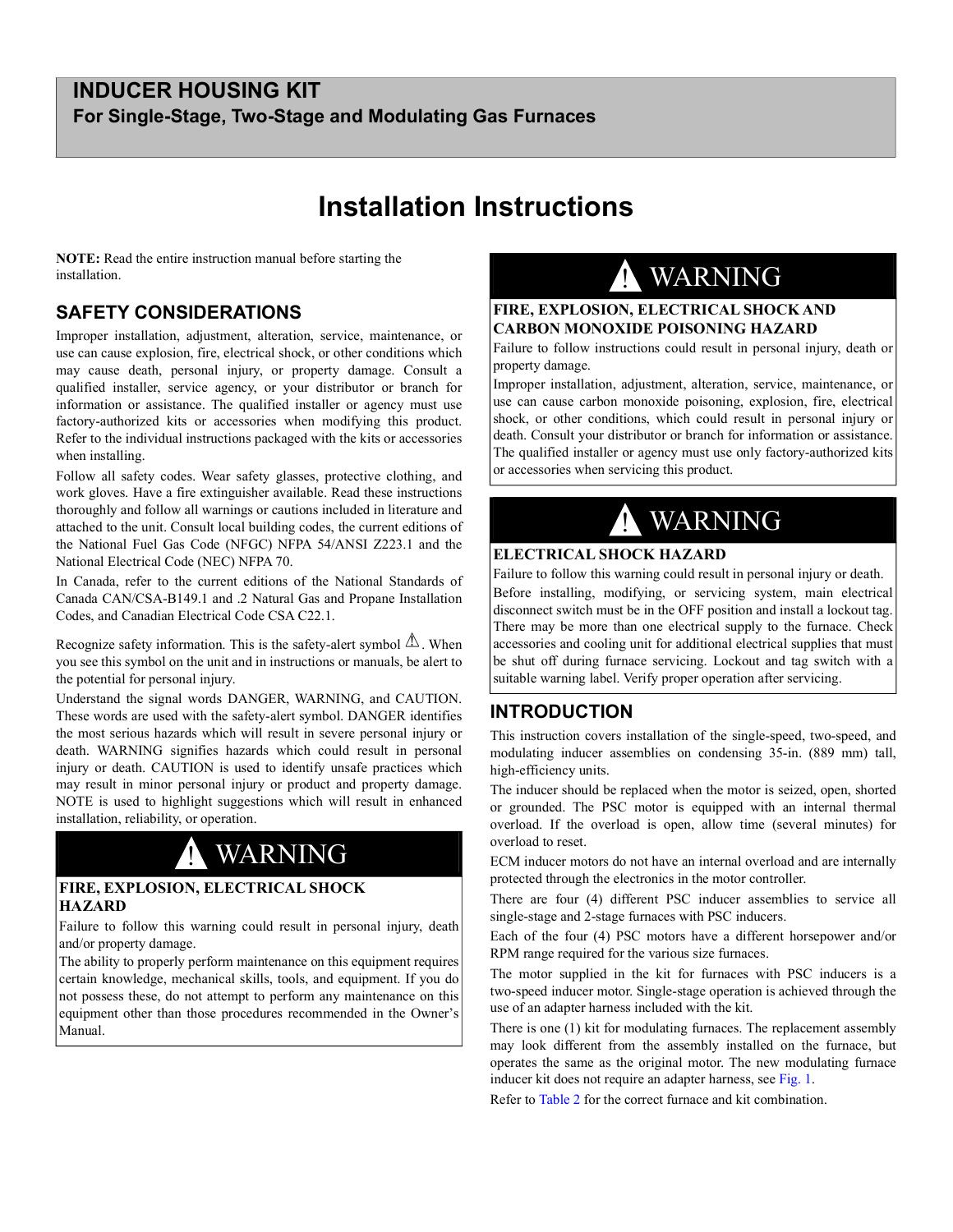



**Fig. 1 – ECM Inducers**

## <span id="page-1-0"></span>**DESCRIPTION AND USAGE**

Use this inducer assembly kit to replace a failed inducer assembly. The assembly cannot be disassembled to remove or repair individual components. The kit contains the following items shown in [Table](#page-1-2) 1.

**NOTE:** Inducer assembly consists of motor, wheel, inducer housing, inlet gasket, inlet choke plate and condensate drain gasket. It will be necessary to reuse some components from the old inducer assembly.

# **CAUTION**

#### **UNIT DAMAGE HAZARD**

Failure to follow this caution may result in unit damage.

Using the incorrect inducer motor assembly could result in no pressure switch operation, poor ignition, poor combustion, erratic burner operation/burner pulsations, flame roll-out or noise.

#### **Table 1 – Kit Contents**

<span id="page-1-2"></span>

| <b>Description</b>                                  | Quantity |
|-----------------------------------------------------|----------|
| Inducer Assembly                                    |          |
| Installation Instructions                           |          |
| Inlet Choke Plate (PSC and Ultra Low NOx only)      | $1 - 2$  |
| Inducer Outlet Restrictor (40,000 input only)       |          |
| Two-stage to Single-stage Adapter Harness (PSC only |          |
| except 140,000 input)                               |          |
| 1/2-in., # 8 Hex Head Screws 1 /2-in.               | 5        |
| 3/8-in. # 8 Hex Head Screws                         | っ        |

<span id="page-1-1"></span>

| SINGLE SPEED PSC INDUCER MODELS                   |                               |  |  |
|---------------------------------------------------|-------------------------------|--|--|
| <b>INPUT</b>                                      | <b>KIT NUMBER</b>             |  |  |
| 26,000                                            | 348558-784-CBP                |  |  |
| 40,000                                            |                               |  |  |
| 60,000                                            | 348558-785-CBP                |  |  |
| 80,000                                            |                               |  |  |
| 100,000                                           | 348558-786-CBP                |  |  |
| 120,000                                           |                               |  |  |
| 140,000                                           | 348558-787-CBP                |  |  |
| TWO SPEED PSC INDUCER MODELS                      |                               |  |  |
| <b>INPUT</b>                                      | <b>KIT NUMBER</b>             |  |  |
| 40,000                                            | 348558-784-CBP                |  |  |
| 60,000                                            | 348558-785-CBP                |  |  |
| 80,000                                            |                               |  |  |
| 100,000                                           | 348558-786-CBP                |  |  |
| 120,000                                           |                               |  |  |
| <b>MODULATING MODELS</b>                          |                               |  |  |
| <b>INPUT</b>                                      | <b>KIT NUMBER<sup>*</sup></b> |  |  |
| 60,000                                            |                               |  |  |
| 80,000                                            | 348558-790-CBP                |  |  |
| 100,000                                           |                               |  |  |
| 120,000                                           |                               |  |  |
| <b>ULTRA LOW NOX MODELS</b>                       |                               |  |  |
| <b>INPUT</b>                                      | <b>KIT NUMBER</b>             |  |  |
| 40,000                                            | 348558-791-CBP                |  |  |
| 60,000                                            |                               |  |  |
| 80,000                                            |                               |  |  |
| 100,000                                           |                               |  |  |
| SINGLE SPEED export Models (220 VOLT, 50 Hz ONLY) |                               |  |  |
| <b>INPUT</b>                                      | <b>KIT NUMBER</b>             |  |  |
| 100,000                                           | 337938-782-CBP                |  |  |
| 120,000                                           |                               |  |  |
| 140,000                                           |                               |  |  |

**Table 2 – Model Numbers**

\*. All brands.

A13034

### <span id="page-1-3"></span>**INSTALLATION Unit Shut Down**



#### **ELECTRICAL SHOCK AND FIRE HAZARD**

Failure to follow this warning could result in personal injury, death, and/or property damage.

Turn off the gas and electrical supplies to the furnace and install lockout tag before performing any maintenance or service. Follow the operating instructions on the label attached to the furnace.

- 1. Set room thermostat to lowest setting or "OFF."
- 2. Disconnect power at external disconnect, fuse or circuit breaker.
- 3. Turn off gas at external shut-off or gas meter.
- 4. Remove outer doors and set aside.
- 5. Turn gas valve electric switch to "OFF."

#### **Vent Pipe Removal**

**NOTE:** The vent pipe may be connected to the furnace at the rubber vent pipe support. Before cutting the vent pipe, loosen the clamps around the vent pipe coupling and move the vent pipe away from the furnace. Support the vent pipe as close to the furnace as possible to prevent damage to the vent system.

**NOTE:** If the vent pipe passes through the vent pipe coupling into the vent elbow on the inducer, it may be necessary to cut the vent pipe external to the casing, then re-cement the vent pipe with a field-supplied coupling.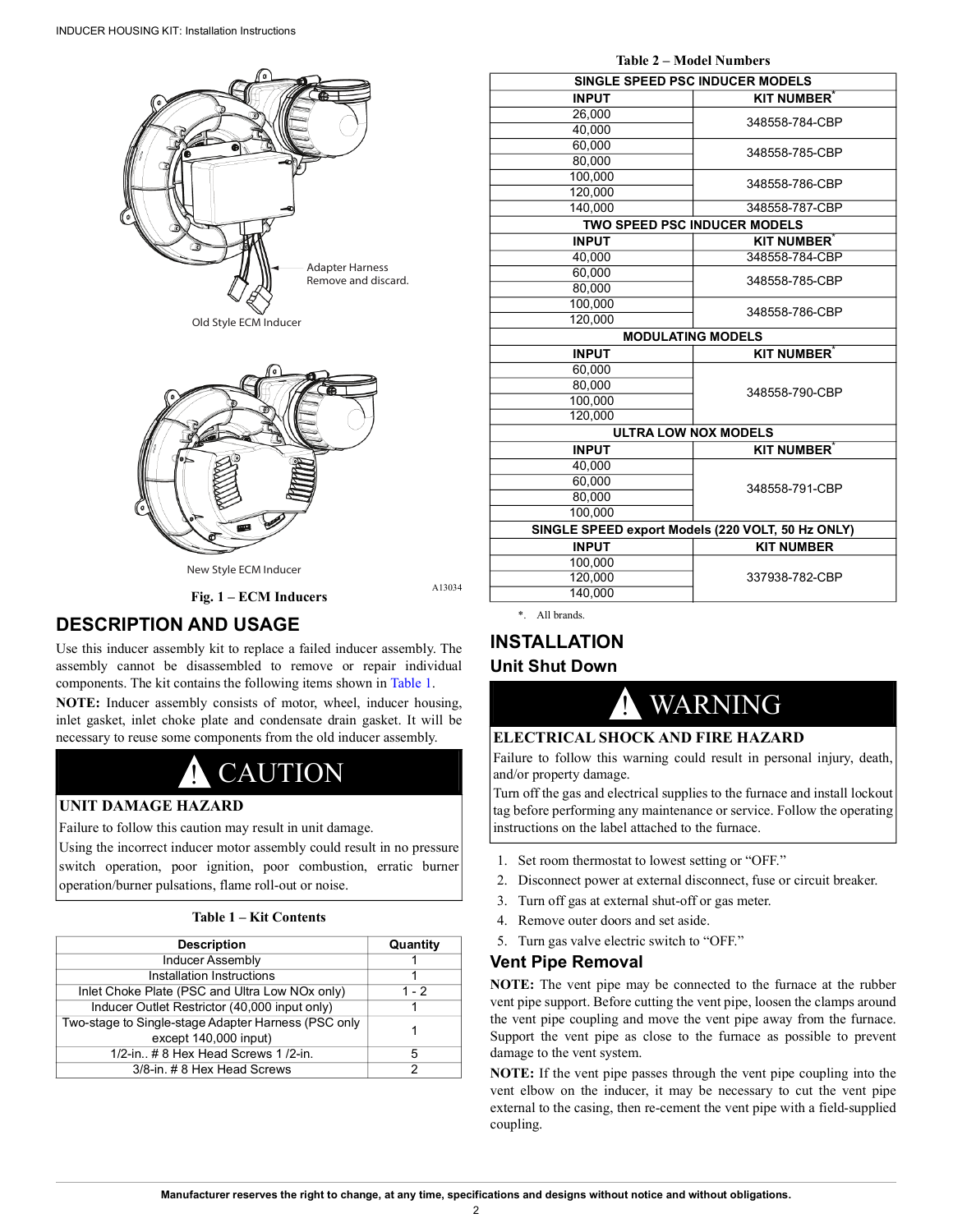INDUCER HOUSING KIT: Installation Instructions

- 1. Support the vent pipe as close to the furnace as possible to prevent damage to the vent system.
- 2. Cut vent pipe with a hacksaw and move the remaining vent pipe out of the way. Secure the vent pipe if necessary.
- 3. Loosen both clamps at the vent pipe support attached to furnace casing.
- 4. Loosen clamp for the vent pipe at vent elbow on the inducer assembly.
- 5. Remove remaining vent pipe through the top of the furnace casing and set aside.

## **CAUTION**

#### **ELECTRICAL OPERATION HAZARD**

Failure to follow this caution may result in improper furnace operation or failure of furnace.

Label all wires prior to disconnection when servicing controls. Wiring errors can cause improper and dangerous operation.

# **ATTENTION**

#### **D'EQUIPEMENT D'OPERATION**

Toute erreur de câblage peut être une source de danger et de panne. Lors des opérations d'entretien des commandes, étiqueter tous les fils avant de les déconnecter.

#### **Pressure Switch or Pressure Transducer Tube Removal**

**NOTE:** There are two types of pressure switches. The modulating pressure switch assembly has three pressure switches. Two are side-by-side with the third switch mounted to the back of one of the switches.

The Ultra Low NOx furnace uses a pressure transducer attached to the inducer wire harness or mounted to a panel instead of a pressure switch. It is not necessary to remove the pressure transducer when replacing the inducer assembly.

All other furnaces have two pressure switches mounted back-to-back.

Pressure switches for PSC inducers have a tube on the back pressure switch that connects to the port on the inducer assembly. Pressure switches for the modulating inducers only have one pressure switch tube. The pressure transducer for the Ultra Low NOx model is not connected to the inducer assembly.

- 1. Remove the front pressure switch or pressure transducer tube from the port on the collector box, see [Fig.](#page-2-0) 2. For Utlra Low NOx models, go to Step 7. all other models, continue with Step 2.
- 2. Disconnect the pressure switch harness (modulating only) from the main wiring harness or remove the individual wires from the front pressure switch (non-modulating). Note the location of the wires for reassembly.
- 3. Remove the screws that attach the pressure switch assembly to the inducer.
- 4. Remove the back pressure switch tube that connects to the inducer assembly (PSC only).
- 5. Remove the wires from the back pressure switch. Note the location of the wires for reassembly. (PSC only).
- 6. Set the pressure switches aside.
- 7. If the relief tube for the condensate trap or pressure transducer tube is routed across the inducer assembly, remove the tube from the port on the collector box and from the stand-offs on the inducer and move the tube aside



**Fig. 2 – Inducer Assembly with Pressure Switches. (Modulating/Ultra Low NOx model is similar)**

#### <span id="page-2-0"></span>**Inducer Assembly Removal**

- 1. Remove the door bracket from the front edge of the blower shelf.
- 2. Remove the wires that connect the main wiring harness to the inducer motor harness. On furnace using an old style ECM inducer, remove the adapter harness between the inducer motor and main furnace wiring harness and discard, see [Fig.](#page-1-0) 1 and [Fig.](#page-2-1) 3.



#### **Fig. 3 – ECM Adapter Harness**

- <span id="page-2-1"></span>3. Remove the screws from the tabs on inducer assembly that secures the inducer to the collector box. Note there is one mounting tab directly under the vent elbow.
- 4. Remove the inducer assembly and set aside.
- 5. To avoid double gasketing and leakage, check to make sure the drain gaskets for the inducer and the inducer gasket are not still attached to the collector box.
- 6. Remove any adhered gaskets from the front of the collector box.
- 7. Remove the vent elbow from the inducer assembly and set aside.

#### **Inducer Inlet Choke Plate (PSC and Ultra Low NOx inducers only)**

**NOTE:** Some PSC and Ultra Low NOx inducers have a factory-installed Inducer Inlet Choke. The Inlet Choke snaps into the inlet of the Inducer Assembly. A new Choke Plate is included in the loose parts bag of the inducer kit. If a new Choke Plate is required as shown in [Table](#page-3-1) 3 and is not included in the loose parts bag, the choke plate from the old inducer assembly can be re-used in the new assembly. Modulating inducer assemblies do not use an Inlet Choke Plate, see [Fig.](#page-3-0) 4.

- 1. Un-snap the Inlet Choke from the old inducer assembly.
- 2. Align the tabs on the Inlet Choke collector box with the slots on the inlet of the replacement inducer assembly and snap into place.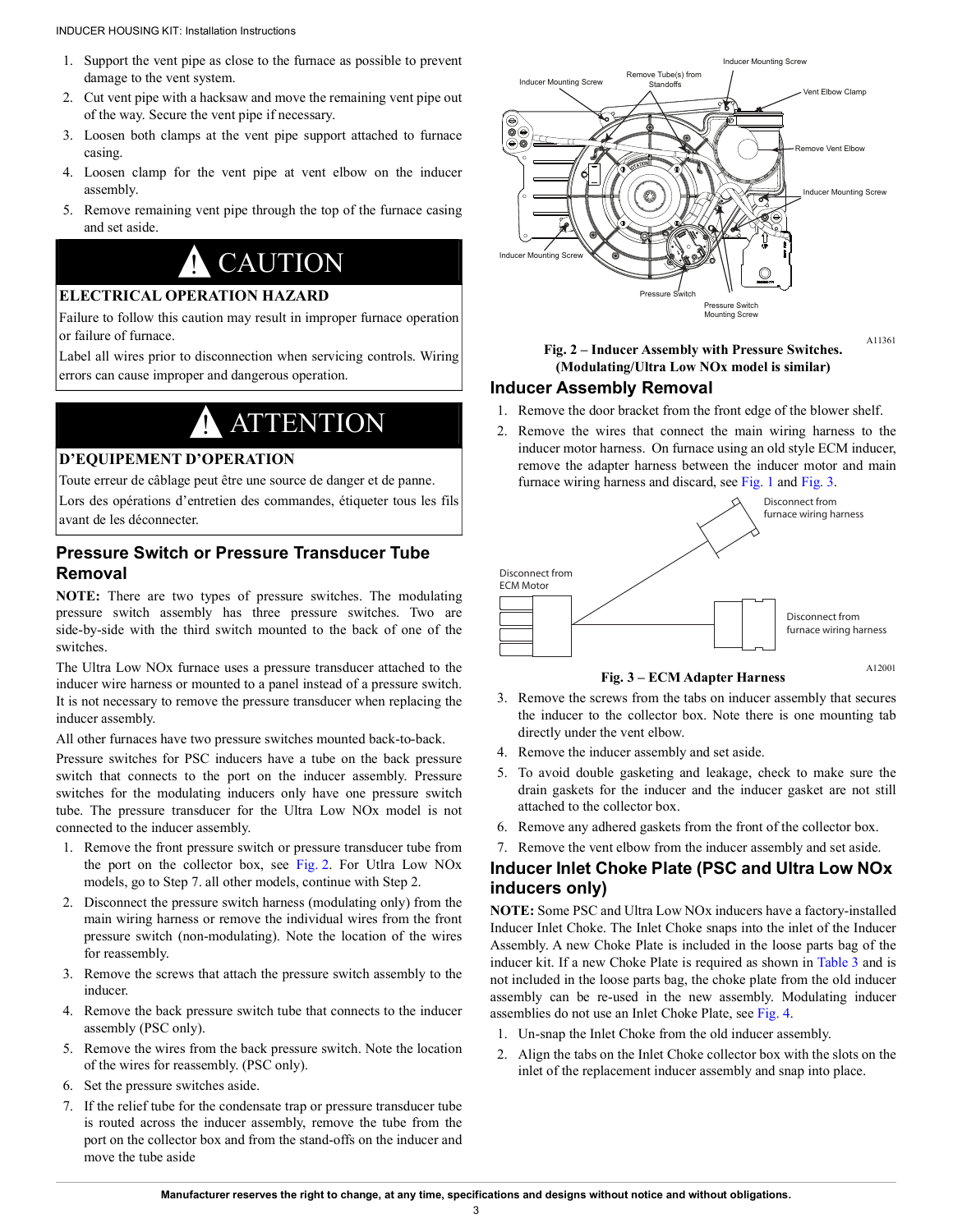

A200257

#### **Fig. 4 – Inlet Choke Table 3 – Inlet Choke Plate Required**

<span id="page-3-1"></span><span id="page-3-0"></span>

| SINGLE SPEED PSC INDUCER MODELS |                                             |                                   |  |  |  |
|---------------------------------|---------------------------------------------|-----------------------------------|--|--|--|
| <b>Input BTUH</b>               | <b>Choke Plate Used</b>                     | Inside diameter                   |  |  |  |
| 26,000                          | 337682-403                                  | $(3) 9.7$ mm                      |  |  |  |
|                                 |                                             | diameter holes                    |  |  |  |
| 40,000                          | 337682-402                                  | 44.45 mm                          |  |  |  |
| 60.000                          | 337682-401                                  | 31.75 mm                          |  |  |  |
| 80,000                          | <b>No</b>                                   | N/A                               |  |  |  |
| 100,000                         | 337682-402                                  | 44.45 mm                          |  |  |  |
| 120,000                         | <b>No</b>                                   | N/A                               |  |  |  |
| 140,000                         | No                                          | N/A                               |  |  |  |
| TWO SPEED PSC INDUCER MODELS    |                                             |                                   |  |  |  |
|                                 | <b>Choke Plate</b>                          | Inside diameter                   |  |  |  |
| <b>Input BTUH</b>               | Required                                    |                                   |  |  |  |
| 40,000                          | 337682-402                                  | 44.45 mm                          |  |  |  |
| 60,000                          | 337682-401                                  | 31.75 mm                          |  |  |  |
| 80,000                          | No                                          | N/A                               |  |  |  |
| 100,000                         | 337682-402                                  | 44.45 mm                          |  |  |  |
| 120,000                         | No                                          | N/A                               |  |  |  |
|                                 | <b>ULTRA LOW NOX MODELS</b>                 |                                   |  |  |  |
| <b>Input BTUH</b>               | <b>Choke Plate</b>                          | Inside diameter                   |  |  |  |
|                                 | Required                                    |                                   |  |  |  |
| 40,000                          | 337682-403                                  | $(3) 9.7$ mm                      |  |  |  |
|                                 |                                             | diameter holes                    |  |  |  |
| 60,000                          | No                                          | $\overline{\mathsf{N}}\mathsf{A}$ |  |  |  |
| 80,000                          | No                                          | N/A                               |  |  |  |
| 100,000                         | 337682-402                                  | 44.45 mm                          |  |  |  |
|                                 | MODULATING MODELS - No Choke Plate Required |                                   |  |  |  |
|                                 | <b>SINGLE SPEED EXPORT MODELS</b>           |                                   |  |  |  |
|                                 | (220 VOLT, 50 HZ ONLY)                      |                                   |  |  |  |
|                                 | <b>Choke Plate</b>                          | Inside diameter                   |  |  |  |
| <b>Input BTUH</b>               | Required                                    |                                   |  |  |  |
| 100,000                         | 337682-402                                  | 44.45 mm                          |  |  |  |
| 120,000                         | No                                          | N/A                               |  |  |  |
| 140,000                         | No                                          | N/A                               |  |  |  |

#### **Inducer Assembly Installation**

- 1. Verify any remaining gaskets on the front of the collector box are removed.
- 2. Verify the inducer assembly has gaskets on the drain stubs and at the inducer inlet.
- 3. Verify the Inlet Choke Plate (when used) is installed on the inlet opening of the inducer.

# **WARNING**

#### **CARBON MONOXIDE POISONING HAZARD**

Failure to follow this warning could result in personal injury or death. Missing gaskets can increase the risk of increased levels of carbon monoxide.

- 4. Align the tabs on inducer assembly to the brass inserts on the collector box.
- 5. Insert the mounting screws by hand through the tabs to secure the inducer to the collector box. Remember there is a mounting tab located under the vent elbow.
- 6. Tighten the screws in an alternating pattern by hand. Do not use a screw gun or over-tighten the mounting screws.
- 7. Connect the inducer leads from the main wiring harness to the inducer motor harness.

On Variable Speed furnaces with old style ECM inducers, verify adapter harness has been removed before connecting harness to new ECM motor, see [Fig.](#page-2-1) 3. Otherwise, connect furnace wiring harness directly to motor.

On 2-stage furnaces, connect furnace wiring harness directly to harness on inducer motor.

On single stage furnaces (except 140,000 input), attach adapter harness included in kit to harness on inducer motor. Connect the other end of the adapter harness to the main furnace wiring harness, see [Fig.](#page-3-2) 5. On 140,000 input single-stage furnaces, connect furnace wiring harness directly to harness on inducer motor.

8. Attach the vent elbow to the inducer outlet. Torque the vent elbow clamp 15 lb-in.



A12002

#### <span id="page-3-2"></span>**Fig. 5 – Single to Two-Stage PSC Adapter Harness Pressure Switch or Pressure Transducer Tube Installation**

**NOTE:** There are two types of pressure switches. The modulating pressure switch assembly has three pressure switches. Two are side-by-side with the third switch mounted to the back of one of the switches.

The Ultra Low NOx furnace uses a pressure transducer mounted to the heat exchanger cell panel instead of a pressure switch. It is not necessary to remove the pressure transducer when replacing the inducer assembly.

All other furnaces have two pressure switches mounted back-to-back.

The tube for the front pressure switch connects the switch to the port on the collector box. The tube for the switch mounted on the back connects the switch to the port on the inducer assembly. The pressure transducer for the Ultra Low NOx model is not connected to the inducer assembly.

- 1. Connect the wires to the back pressure switch (PSC only). For Ultra Low NOx models, go to Step 3. and Step 7. all other models, continue with Step 3.
- 2. Connect the tube for the back pressure switch to the inducer assembly (PSC only).
- 3. Connect the tube for the front pressure switch or pressure transducer to the port on the collector box (PSC only).
- 4. Attach the pressure switch assembly to the inducer.
- 5. Connect the pressure switch harness (modulating only) to the main wiring harness or attach the individual wires to the pressure switch (non-modulating).
- 6. If necessary, route the pressure switch tubing for the front pressure switch through the stand-off on the inducer assembly.
- 7. If necessary, route the condensate trap relief tubing through the stand-off on the inducer assembly. Reconnect tubing to the ports on the condensate trap and collector box.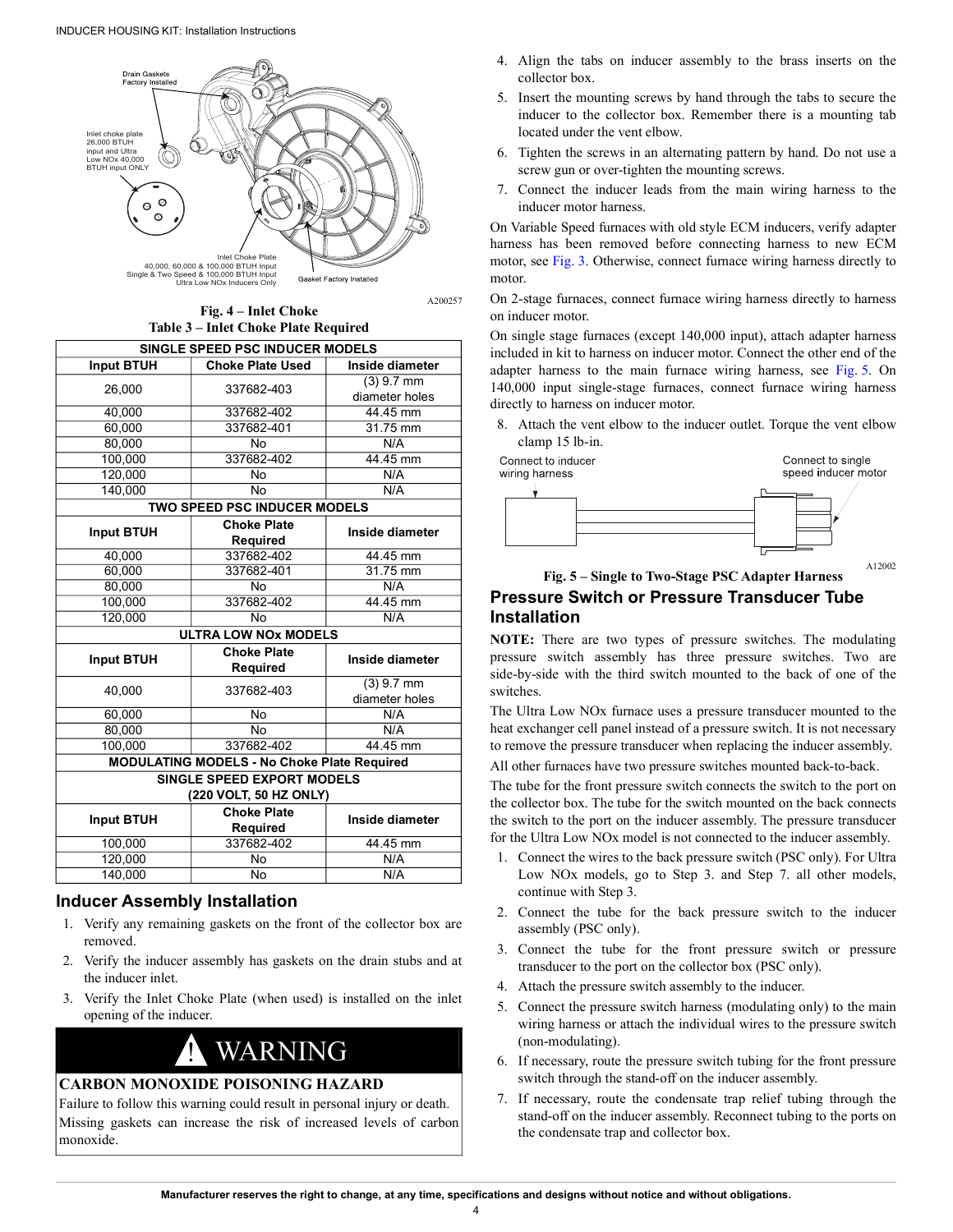### **Inducer Outlet Restrictor (PSC models only)**

On 40,000 BTUH input models on vent systems under 10 ft. in length, an inducer outlet restrictor is required at altitudes under 2000-ft (610 M). The outlet restrictor snaps into the outlet of the inducer assembly. If the Outlet restrictor was installed in the old inducer, remove it and re-install it in the replacement inducer.

To install the outlet restrictor:

- 1. Align the lock tabs on the outlet restrictor with the slots on inside outlet of the inducer assembly.
- 2. Snap the outlet restrictor in place.
- 3. Install the vent elbow in the required orientation.
- Torque vent elbow clamp 15 lb-in.



**Fig. 6 – Outlet Choke Installation**

#### **Vent Pipe Installation**

- 1. Orient the vent elbow in the required location. Torque the vent elbow clamp 15 lb-in.
- 2. Insert the vent pipe through the furnace casing and into the outlet of the inducer vent elbow.
- 3. Tighten the clamp for the vent pipe at vent elbow on the inducer assembly.
- 4. Align the remaining vent pipe system to the vent pipe in the furnace casing.
- 5. Solvent cement the pipes as required for the type of material used.
- 6. Tighten both clamps at the vent pipe support attached to furnace casing.

#### **Unit Checkout**

- 1. Set thermostat to "OFF".
- 2. Turn on power at external disconnect, fuse or circuit breaker.
- 3. Turn on gas at external shut-off or gas meter.

## **WARNING**

#### **FIRE AND EXPLOSION HAZARD**

Failure to follow this warning could result in a fire, explosion, personal injury or death.

NEVER purge a gas line into a combustion chamber. NEVER test for gas leaks with an open flame. Use a commercially available soap solution made specifically for the detection of leaks to check all connections. A fire or explosion may result causing property damage, personal injury, or loss of life.

# ! AVERTISSEMENT

#### **RISQUE D'EXPLOSION ET D'INCENDIE**

Le non-respect des avertissements de sécurité pourrait d'entraîner des blessures graves, la mort ou des dommages matériels.

Ne jamais utiliser une flamme nue por vérifier la présence des fuites de gaz. Pour la vérification de tous les joints, utiliser plutôt une solution savonneuse commerciale fabriquée spécifiquement pur la détection des fuites de gaz. Un incendie ou une explosion peut entraîner des dommages matériels, des blessures ou la mort.

- 4. Check for gas leaks with a commercially available soap solution made specifically for the detection of leaks.
- 5. Manually close blower door switch.
- 6. Turn gas valve electric switch to "ON."



#### **ELECTRICAL OPERATION HAZARD**

Failure to follow this warning could result in personal injury or death. Blower door switch opens 115-v power to control. No component operation can occur unless switch is closed. Caution must be taken when manually closing this switch for service purposes.

- 7. Initiate component test through circuit board by referring to "Component Test" on status code label on blower access door for complete test sequence information.
- 8. If any status codes are flashed, refer to status code label on unit blower door.
- 9. Turn thermostat fan switch to "ON", "Continuous" or jumper R to G terminals at furnace control board.
- 10. Check for air leakage around cell panel.
- 11. Remove jumper(s) or set thermostat fan to "Auto" or "OFF"
- 12. Release blower door switch
- 13. Install blower access door
- 14. Set thermostat to call for heat.
- 15. Allow unit to initiate a complete call for heat cycle.
- 16. Check for air leakage around collector box. A whistling noise may indicate air leak in collector box seal.

**NOTE:** If there is a severe air leak in the collector box seal, pressure switch may not close or will re-open, resulting in no ignition or erratic burner operation.

**NOTE:** As part of the system check-out, verify that the following conditions are not affecting the operation of the furnace:

- Short Cycling-Defective thermostat: Incorrect thermostat anticipator setting, dirty filter or over-sized furnace.
- Under firing/low BTU input: Set manifold pressure and verify firing rate as shown on rating plate by clocking the gas meter.
- Over firing/high BTU input: Set manifold pressure and verify firing rate as shown on rating plate by clocking the gas meter.
- Low temperature rise: Set unit for correct temperature rise range as shown on unit rating plate.
- Contaminated combustion air: Remove contaminates or provide ample fresh air for combustion.
- Excessive amounts of outside ventilation air: Return air temperature cannot be below 60 degrees F for extended periods of time.
- Incorrect venting or termination: Recirculation of products of combustion into the combustion air pipe can damage the furnace. Verify proper venting and vent termination per installation instructions. For additional information, and a complete sequence of

A150624